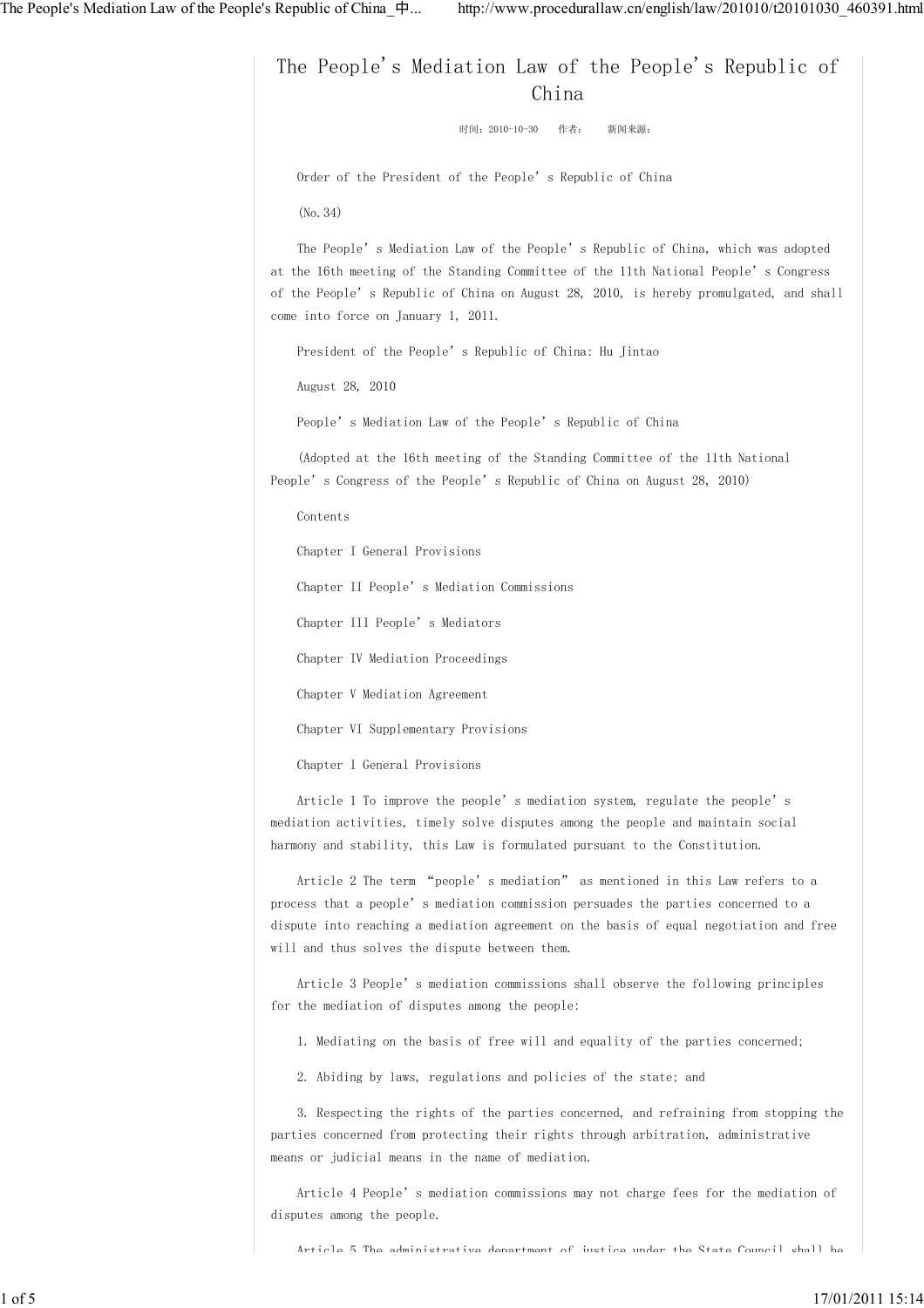Article 5 The administrative department of justice under the State Council shall be responsible for guiding the people's mediation work of the whole nation, while the administrative departments of justice of the local people's governments at or above the county level shall be responsible for guiding the people's mediation work within their respective administrative regions.

 The grassroots people's courts shall provide guidance to the people's mediation commissions in their mediation of disputes among the people.

 Article 6 The state encourages and supports the people's mediation work. The local people's governments at or above the county level shall appropriately guarantee the funds needed for the people's mediation work, and commend and reward people's mediation commissions and people's mediators that make outstanding contributions according to the relevant state provisions.

Chapter II People's Mediation Commissions

 Article 7 People's mediation commissions are mass-based organizations legally formed to settle disputes among the people.

 Article 8 Villagers' committees and neighborhood committees shall form the people's mediation commissions. Enterprises and public institutions have the discretion to form or not form the people's mediation commissions based on their own needs.

 A people's mediation commission is composed of 3 up to 9 members. It shall have one director and, if necessary, two or more deputy directors.

 A people's mediation commission shall have female members and, as in an area of multiethnic population, have members from ethnic minorities.

 Article 9 The members of the people's mediation commission of a villagers' committee or neighborhood committee shall be selected at the villagers' meeting, the villagers' representative meeting or the residents' meeting; while those of the people's mediation commission of an enterprise or a public institution shall be selected by the employees' assembly, the employees' representative meeting or the labor union.

 The term of office of the members of the people's mediation commissions is three years, and any of them can be reelected as a member thereof upon the expiration of the term.

 Article 10 The administrative department of justice of a county people's government shall collect statistics about the formation of the people's mediation commissions in this administrative region and inform the local grassroots people's courts of the composition of the people's mediation commissions, the members thereof and any changes therein.

 Article 11 People's mediation commissions shall establish systems and rules for the mediation work, hear opinions from the people and subject their mediation work to the supervision of the people.

 Article 12 Villagers' committees, neighborhood committees, enterprises and public institutions shall provide working conditions and necessary funds for the people's mediation commissions to carry out the mediation work.

Chapter III People's Mediators

 Article 13 People's mediators shall be members of and persons hired by the people's mediation commissions.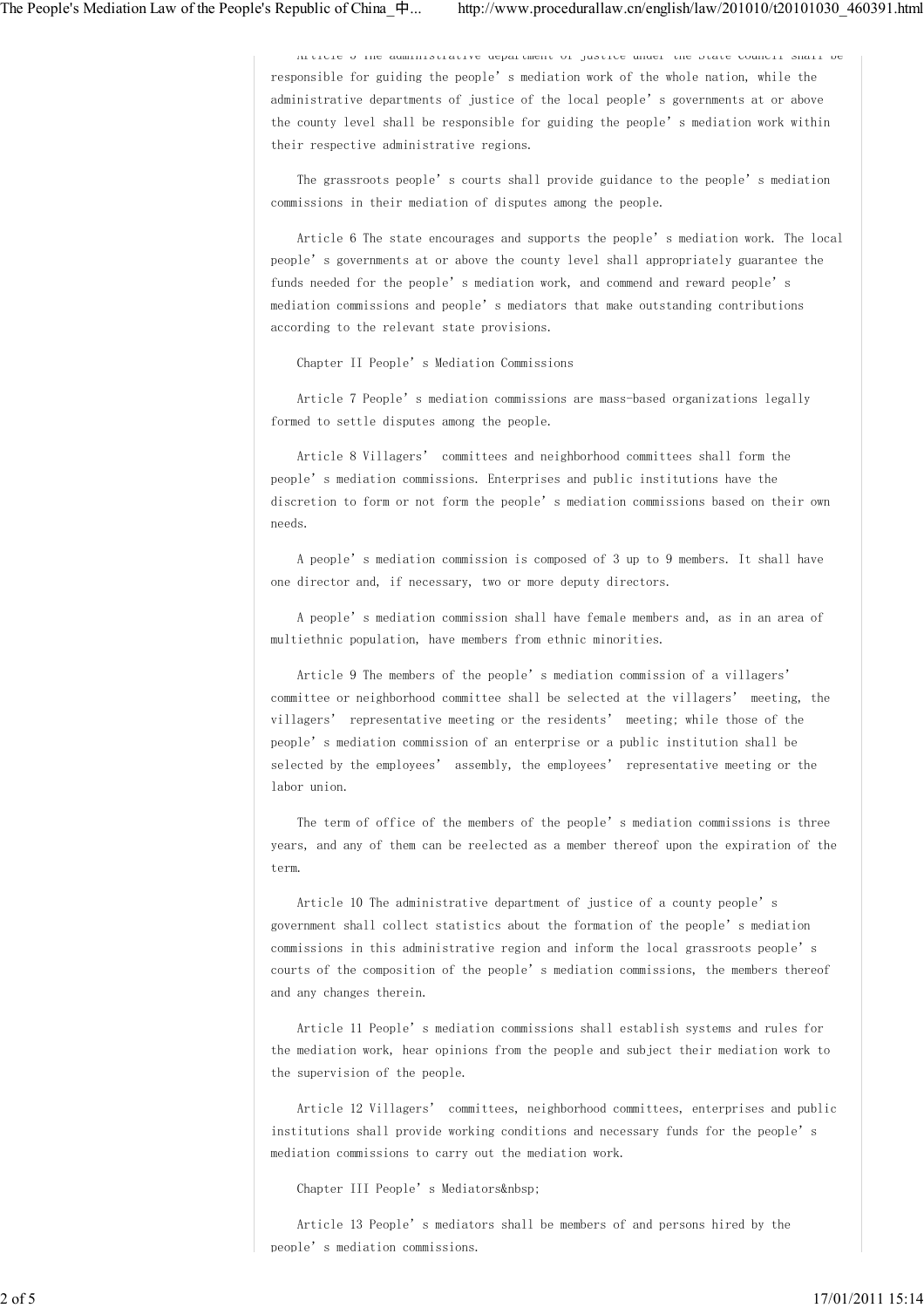Article 14 People's mediators must be adult citizens who are impartial, decent and dedicated to the people's mediation work, and have a certain level of education, policy understanding and legal knowledge.

 The administrative departments of justice of the county people's governments shall provide vocational trainings for the people's mediators on a regular basis.

 Article 15 Where a people's mediator commits any of the following acts in the mediation work, the people's mediation commission which he belongs to shall criticize and educate him and order him to correct; if the circumstances are serious, the entity which recommends or appoints him shall dismiss him from the position or employment:

1. Showing favoritism to a party concerned;

2. Insulting a party concerned;

people's mediation commissions.

 3. Asking for or accepting money or goods, or seeking for other illicit benefits; or

4. Divulging the individual privacy or trade secret of a party concerned.

 Article 16 People's mediators shall be properly subsidized for loss of working time. Where a people's mediator gets injured or disabled in the process of doing the mediation work, the local people's government shall provide necessary assistance for his medical care and livelihood. Where a people's mediator dies for the mediation work, the spouse and children thereof shall get compensation and preferential treatment according to the relevant state provisions.

Chapter IV Mediation Proceedings

 Article 17 The parties concerned to a dispute may apply to a people's mediation commission for mediation, and a people's mediation commission may also voluntarily offer to mediate. However, no mediation may be made if one party has expressly refused to settle the dispute by mediation.

 Article 18 For a dispute solvable by mediation, the grassroots people's court or the public security organ concerned may, before accepting the case, notify the parties concerned that they can apply to a people's mediation commission for mediating the dispute.

 Article 19 Based on the needs for mediating a dispute, a people's mediation commission may designate one or more people's mediators, or the parties concerned may select one or more people's mediators.

 Article 20 Based on the needs for mediating a dispute, a people's mediator may, upon the consent of the parties concerned, invite the relatives, neighbors or colleagues of the parties concerned, persons with specialized knowledge or experiences and persons from the relevant social organizations to participate in the mediation process.

 People's mediation commissions encourage impartial, decent persons who are dedicated to the mediation work and are approved of by the people to participate in the mediation work.

 Article 21 In the process of mediating disputes among the people, people's mediators shall stick to principles, make legal reasoning and do justice to the parties concerned.

The disputes among the people shall be mediated in a timely manner and on the spot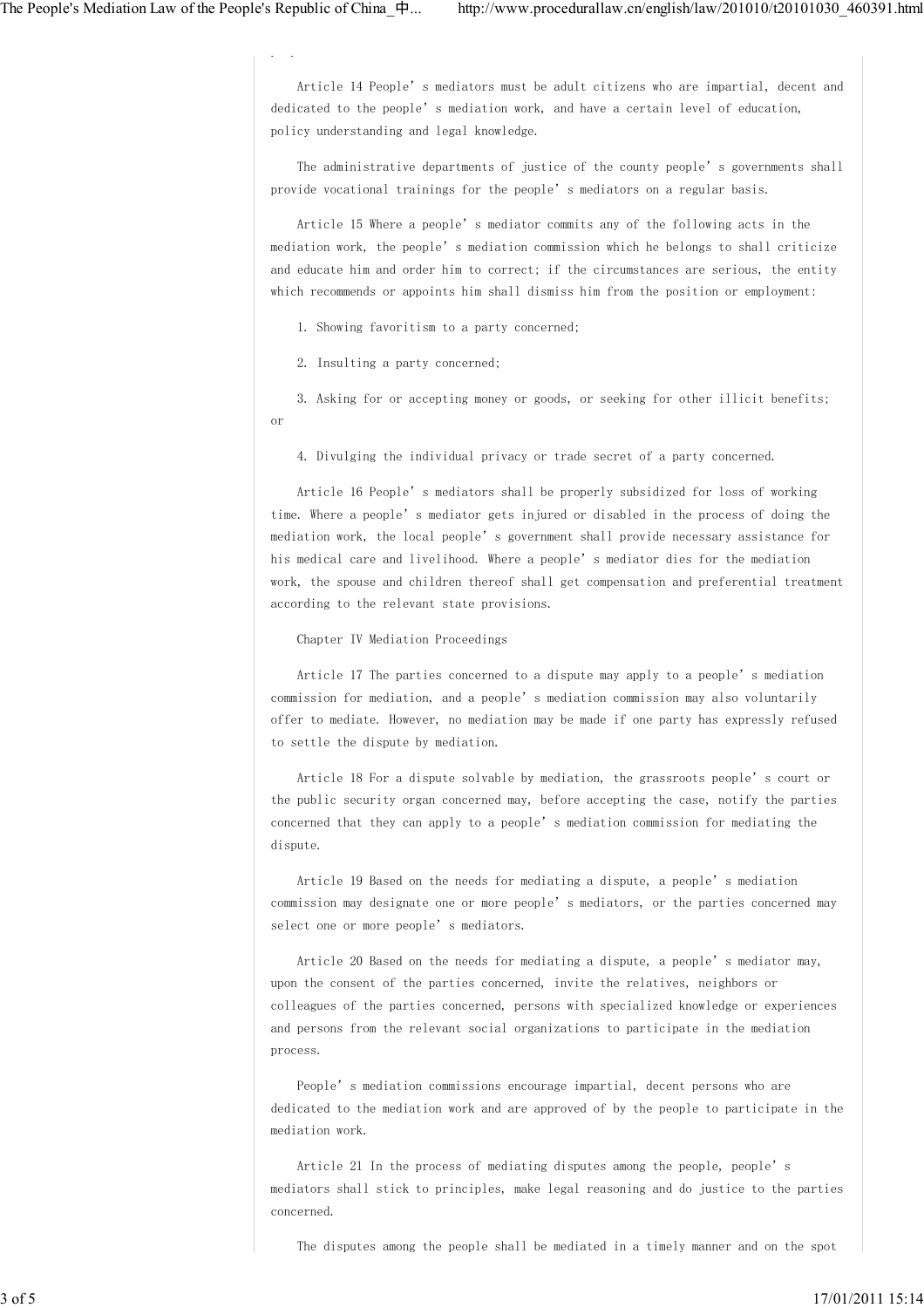so as to prevent the intensification of disputes.

 Article 22 People's mediators may adopt various means to mediate disputes among the people in light of the actual circumstances of disputes, hear the statements of the parties concerned, explain the relevant laws, regulations and state policies, patiently persuade the parties concerned, propose solutions on the basis of equal negotiations and mutual understanding between the parties concerned, and help them reach a mediation agreement on free will.

The disputes among the people shall be mediated in a timely manner and on the spot

 Article 23 In the people's mediation of a dispute, the parties concerned are entitled to:

1. Select or accept the people's mediators;

2. Accept or refuse the mediation, or require the termination thereof;

3. Require that the mediation be made publicly or privately; and

4. Freely express their wills and reach a mediation agreement on free will.

 Article 24 In the people's mediation of a dispute, the parties concerned are obliged to:

1. Truthfully state the facts of the dispute;

 2. Abide by the order of the mediation scene and respect the people's mediators; and

3. Respect the other party's exercise of rights.

 Article 25 The people's mediators shall take pertinent precautions if a dispute is likely to get intensified in the process of mediation and timely report to the local public security organ or other competent department if a dispute is likely to become a public security case or criminal case.

Article 26 If the mediation efforts fail, the people's mediators shall terminate the mediation process and, pursuant to the relevant laws and regulations, notify the parties concerned that they may protect their rights by arbitration, administrative means or judicial means.

 Article 27 People's mediators shall note down the mediation process. People's mediation commissions shall set up files for the mediation work and place the mediation registration documents, mediation records and mediation agreements on file.

Chapter V Mediation Agreement

 Article 28 A written mediation agreement can be made once an agreement is reached between the parties concerned upon mediation by a people's mediation commission. If the parties believe it unnecessary to make a written mediation agreement, an oral agreement can be made, in which case the people's mediators shall note down the contents of the oral agreement.

Article 29 A written mediation agreement may contain:

1. The basic information about the parties concerned;

 2. The major facts of the dispute, the disputed matter, and the liabilities of all parties concerned; and

 3. The contents of the mediation agreement reached by the parties concerned, and the mode and term for fulfilling the agreement.